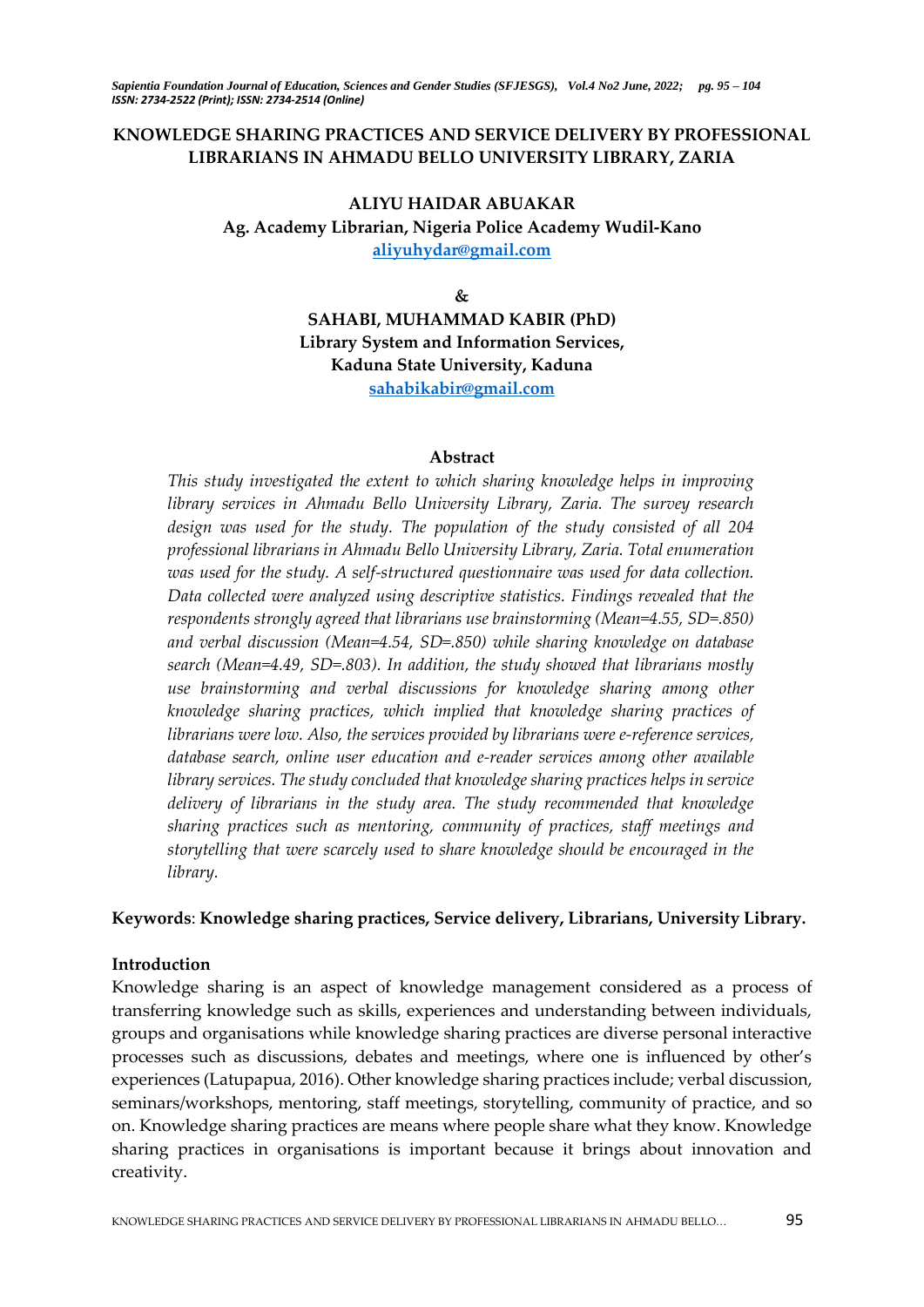Knowledge sharing is a new concept and has not been fully integrated in libraries. Today, libraries are becoming more conversant with the benefits of knowledge sharing practices and creating avenues to introduce knowledge sharing in the library, citing reference to Mosha, Holmner and Penzhorn (2015) who conducted a study on the librarians of Nelson Mandela University and found that knowledge sharing practices in the library is low. In Malaysia, the case is the same with reference to Chong (2003) whose findings showed that libraries have not fully implemented knowledge sharing except few government bodies who only use face to face interaction to share knowledge.

The contemporary society has developed huge interest in the area of knowledge due to its benefits to the society and organizations. It is all about bringing and getting knowledge, where individuals learn from experiences from each other through the knowledge shared. On the other hand, the library profession has attempted to identify the means by which librarians can promote knowledge sharing practices among librarians through the use of social media. Knowledge sharing in a social media environment is important among librarians because it gives librarians unique ideas on how to serve the patrons better. Knowledge sharing practices brings out the best from librarians because shared understanding is a driving force for the growth of any organisation. The value of knowledge is viewed in two different ways; knowledge creation and knowledge sharing. Once knowledge is created, it can be used by others for different purposes and once knowledge is shared, new knowledge is created (Alavi&Leidner, 2001). Knowledge creation is achieved using social media through the communication process.

Knowledge is important in organisations because it gives organisations its uniqueness and also makes the organisation outsmart its competitors. Knowledge sharing practices, according to Lam (2000), is influenced by the two broad categories of knowledge which are tacit and explicit knowledge. Tacit knowledge is obtained through experiences and tacit knowledge is difficult to articulate while explicit knowledge is documented knowledge obtained through formal learning. Knowledge sharing is a key concept associated with the conversion of tacit knowledge to explicit knowledge which results in the transfer of knowledge from one individual to another.

Effective knowledge sharing boosts an organisational intellectual capital which is the most important asset of an organisation. MacAdam (1998) noted that knowledge sharing is an essential part of libraries because libraries play a key role in knowledge sharing. Knowledge sharing is achieved in the library when technical and systematic infrastructure is put in place (Seonghee&Boryung, 2008). Harinarayana and Raju (2010) opined that libraries use social media to provide organized resources, arouse user participation and engage in the act of knowledge sharing. Furthermore, librarians can use social media to stimulate users in creating new library services by contributing their knowledge online (Casey &Savastinuk, 2010).

KNOWLEDGE SHARING PRACTICES AND SERVICE DELIVERY BY PROFESSIONAL LIBRARIANS IN AHMADU BELLO… 96 The rate at which knowledge is shared on social media is overwhelming. The use of ICT has made it easy for knowledge to be shared and received by users on social media platform. The library professionals are not left out; one will attest to the fact that even if a library does not create its social media platform, librarians still visit social media sites for their personal interest. Quinn, Anderson and Finkelstein (1996) noted that the challenge to sharing of knowledge by professionals to their peers is insecurity because professionals view their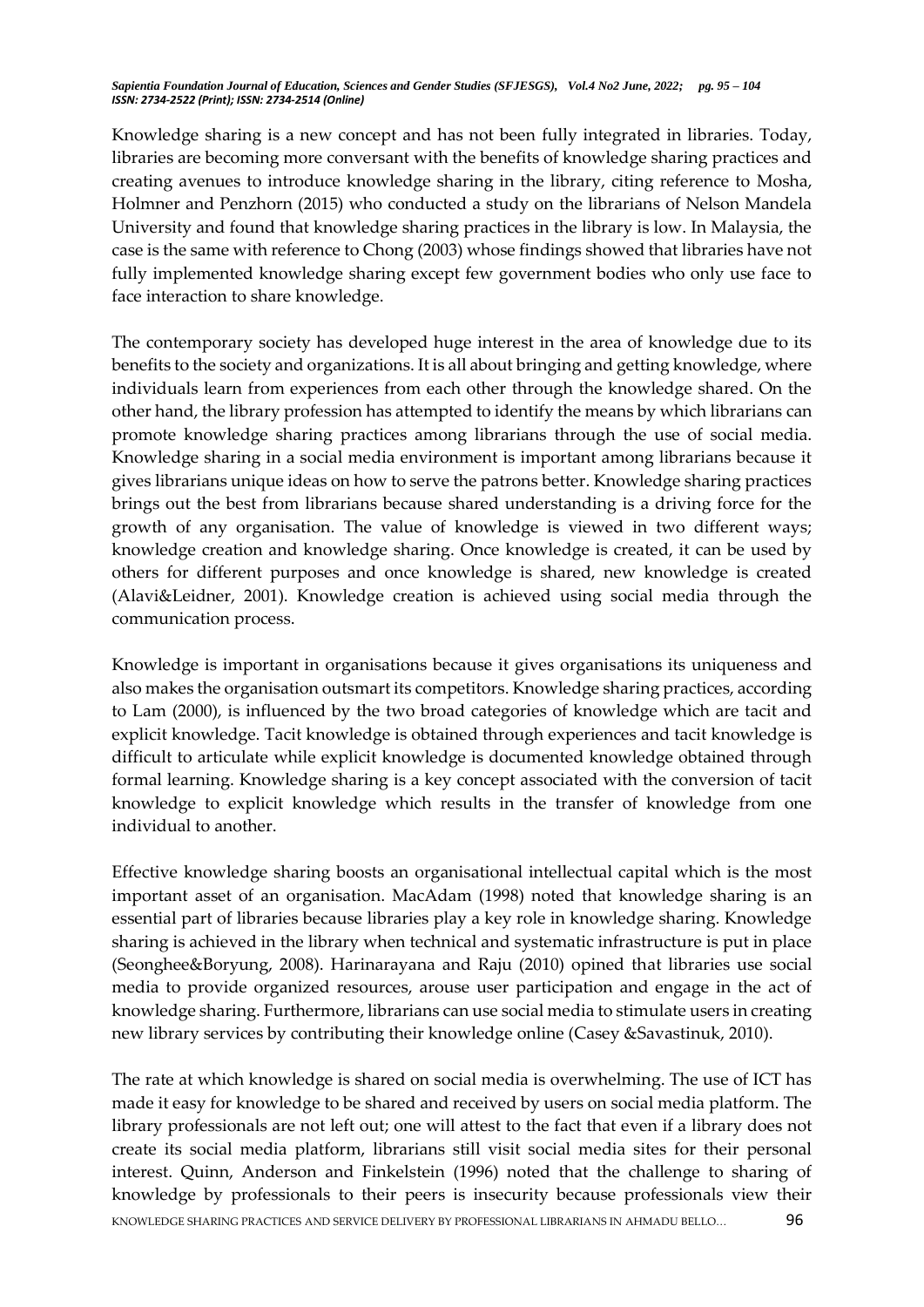knowledge as most precious asset in their possession which should be guided jealously. Knowledge sharing practices in organisations have a positive effect on service delivery by offering new ways of promoting organisational values.

Libraries today are embarking on new ways to enhance service provision to the users and knowledge sharing practices have the potentials of improving library services using information communication technology. Libraries are becoming more relevant by providing electronic library services to support the physical library. Technology has taken over the world of communication and libraries are taking the opportunity to reach out to users in the electronic environment. Meyega (2008) defined service delivery as a process of making information resources available through library facilities and procedures for onsite use, circulation and inter library loans. Service delivery is also a means that defines the interaction between providers and clients, where the provider offers a service that can be information or a task, and the client either finds value or looses value in the service offered (Tetra Images, 2015).

A library is expected to provide accessible services to its users. Librarians are required to provide services to satisfy the information needs of the user community. Libraries provide a broad range of services depending on the type of library. There are services peculiar to all libraries such as reference service, current awareness services lending services, interlibrary loans and document delivery, literature search, selective dissemination of information, outreach services and so on (Aina, 2004). A library also provides services such as the organization of information and analyses of information needs of users. Meyega (2008) categorized library services into user services and technical services. User services include: circulation, bibliographic instructions, government documentation, special collection and reference services while technical services include: acquisition, cataloguing, classification, interlibrary loan, serial systems and document delivery.

Literature has established that the provision of a technology enhanced library services is low in most libraries, citing reference to Akpoiroro and Okon (2015) in a study on students' satisfaction with service delivery in federal universities in South-South, Nigeria, revealed that students satisfaction with library services were low due to inadequate information technology facilities in the institution. Mishra (2008) noted that today's users are anxious in getting handy electronic information resources to meet their needs and the ability to make available speedy and easy retrieval of information resources poses a challenge to library professionals. The traditional library is evolving to the electronic library. The electronic library services are important because it gives libraries the room to attend to users in the global community. Electronic library services commonly used on the Internet and the World Wide Web include; computerized library catalogs, electronic databases, instant messaging services, distance learning services, virtual references and interlibrary loans.

KNOWLEDGE SHARING PRACTICES AND SERVICE DELIVERY BY PROFESSIONAL LIBRARIANS IN AHMADU BELLO… 97 Libraries in this information age offer services in physical and electronic formats. Librarians are extending services beyond the physical walls of a building by shifting from the physical library to the electronic/virtual environment. Libraries in the technology era provide services via the virtual library and also through the Internet. In order for libraries to remain significant towards the provision of quality services; social media is a tool that can assist libraries to meet up with the challenging needs of users in this contemporary society (Meyega, 2008). The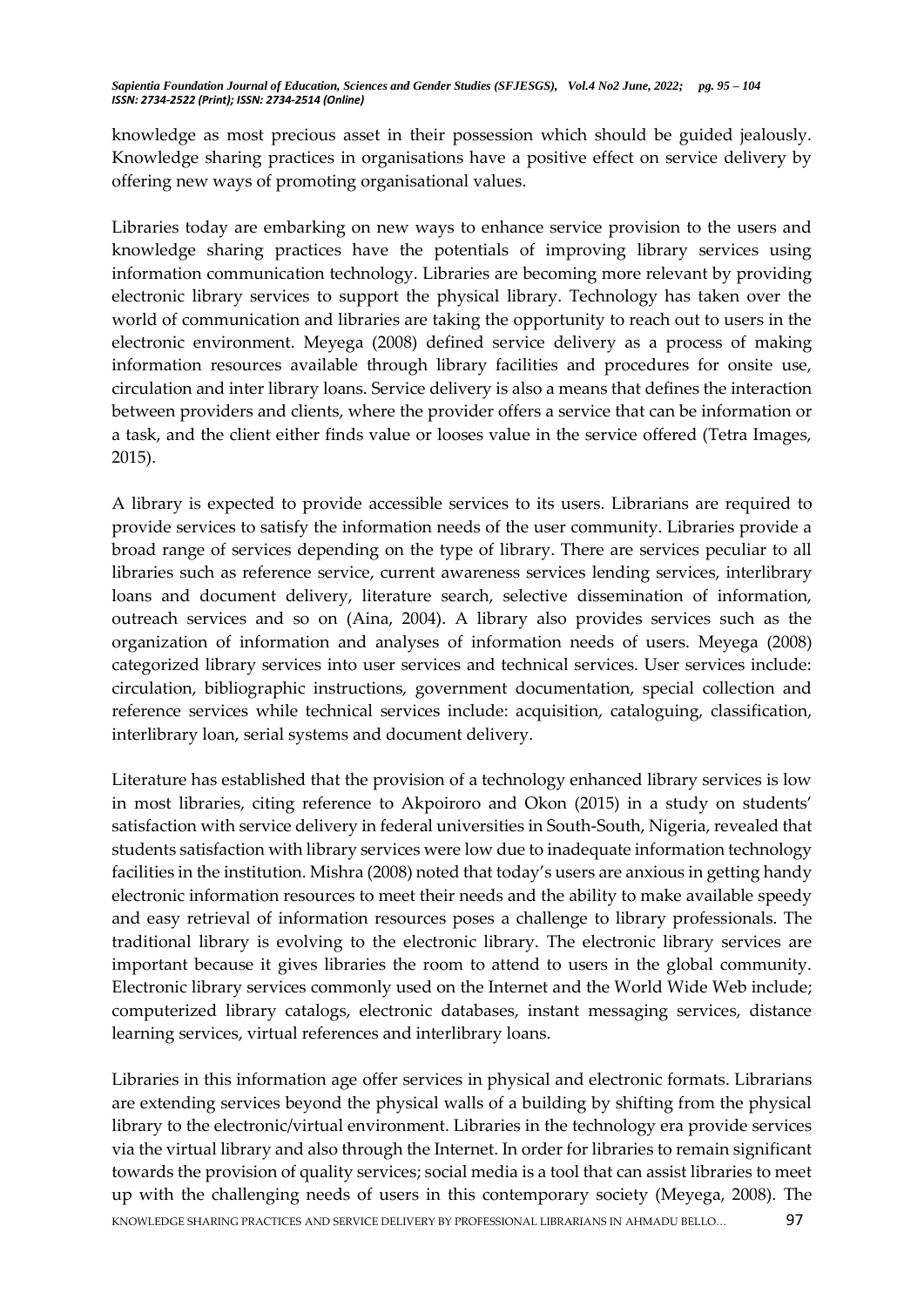findings of the study conducted by Ikonne, Onuoha and Madukoma (2013) on marketing of information services in the social media framework of communication showed that promoting library services is a means of preparing the library to face the technology transformed world. The study revealed that the use of some social media tools is easy and cost effective. The study concluded that using social media for service delivery will make libraries more interesting in the area of library acquisition, organisation and dissemination of library services.

## **Statement of the Problem**

The potentials of knowledge sharing practices and technology enhanced service delivery in organizations have raised the consciousness of libraries to adopt technology channels to improve library services in order to meet up with the demands of the 21<sup>st</sup> Century users. Past empirical research has revealed that knowledge sharing practices are not fully integrated in most libraries and knowledge sharing brings about innovation and creativity in organizations. On the other hand, there seems to be low provision of a technology enhanced library services in most libraries' which will improve the service delivery of users in this challenging digital environment. As a result of the importance of knowledge sharing and technology enhanced library services in organizations, there is an increase in the number of libraries that are adopting and implementing knowledge sharing and service delivery advantageously. Despite the awareness of the potency of knowledge sharing and service delivery, it is not certain the extent to which knowledge sharing is used to improve library services in libraries in Nigeria. Therefore, this study investigated knowledge sharing practices and service delivery by professional librarians in Ahmadu Bello University Library.

# **Objective of the Study**

The general objective of this study is to investigate the extent to which professional librarians are using knowledge sharing practices and service delivery in Ahmadu Bello University Library. The specific objectives are to:

- 1. ascertain the knowledge sharing practices among professional librarians in Ahmadu Bello University Library;
- 2. ascertain the types of service delivery of professional librarians in Ahmadu Bello University Library.

## **Research Questions**

- 1. what are the knowledge sharing practices of professional librarians in Ahmadu Bello University Library?
- 2. what are the types of professional librarians' service delivery in Ahmadu Bello University Library?

## **Methodology**

The survey research design was adopted for this study. The population of this study consisted of all professional librarians in Ahmadu Bello University Library. There are 204 professional librarians in Ahmadu Bello University Library. The sample size for this study was 204 professional librarians in Ahmadu Bello University Library. Considering the manageable population size, all members of the population was used. Therefore, total enumeration was used for the study. The instrument that was adopted for this study was a self-structured questionnaire. The data for this study was analyzed using descriptive statistics.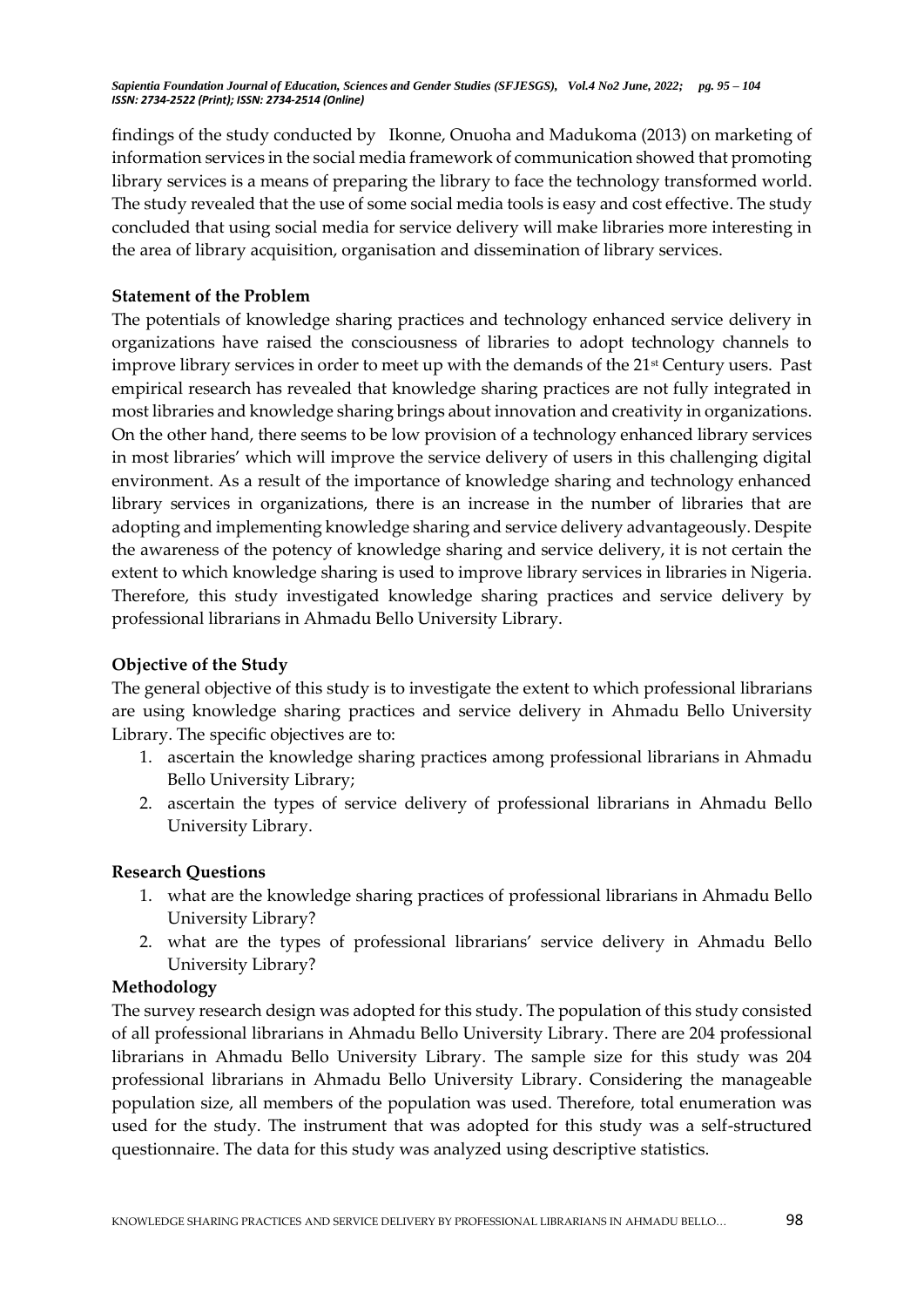# **Data Analysis, Results and Discussion of Findings Research Question One**

What are the knowledge sharing practices of professional librarians in Ahmadu Bello University Library?

Table 1 presents information on the knowledge sharing practices of professional librarians such as; brainstorming, verbal discussion, seminars/workshops, mentoring, staff meetings, community of practices and storytelling.

| S/N | I use the following<br>knowledge sharing               | <b>SD</b> | D                | $\mathbf N$ | $\mathbf A$ | SA        | Mea<br>n | <b>SD</b> |
|-----|--------------------------------------------------------|-----------|------------------|-------------|-------------|-----------|----------|-----------|
|     | methods such as                                        | F(%)      | $F(\% )$         | $F(\%)$     | $F(\% )$    | $F(\%)$   |          |           |
| 1.  | Brainstorming                                          | 6(2.9)    | 2(1.0)           | 6(2.9)      | 50(24.5)    | 140(68.6) | 4.55     | .850      |
| 2.  | Verbal discussion                                      | 6(2.9)    | 2(1.0)           | 6(2.9)      | 52(25.5)    | 138(67.6) | 4.54     | .850      |
| 3.  | Seminars/Worksho<br>ps                                 | 6(2.9)    | 2(1.0)           | 28(13.7)    | 62(30.4)    | 106(52)   | 4.27     | .943      |
| 4.  | Mentoring                                              | 8(3.9)    | 18(8.8)          | 60(29.4)    | 68(33.3)    | 50(24.5)  | 3.66     | 1.064     |
| 5.  | Staff meetings                                         | 10(4.9)   | 43(21.1)         | 42(20.6)    | 47(23)      | 62(30.4)  | 3.53     | 1.257     |
| 6.  | Community<br>of<br>practice                            | 32(15.7)  | 72(35.3)         | 57(27.9)    | 27(13.2)    | 16(7.8)   | 2.62     | 1.136     |
| 7.  | Storytelling                                           | 28(13.7)  | 77(37.7)         | 68(33.3)    | 14(6.9)     | 17(8.3)   | 2.58     | 1.077     |
|     | I share knowledge                                      |           |                  |             |             |           |          |           |
|     | on                                                     |           |                  |             |             |           |          |           |
| 8.  | Database search                                        | 6(2.9)    | $\boldsymbol{0}$ | 4(2.0)      | 72(35.3)    | 122(59.8) | 4.49     | .803      |
| 9.  | Cataloguing<br>/Classification                         | 8(3.9)    | $\boldsymbol{0}$ | 10(4.9)     | 87(42.6)    | 99(48.5)  | 4.32     | .889      |
|     | 10. Reference services                                 | 10(4.9)   | $\boldsymbol{0}$ | 8(3.9)      | 85(41.7)    | 101(49.5) | 4.31     | .940      |
|     | 11. User education                                     | 6(2.9)    | $\overline{0}$   | 22(10.8)    | 74(36.3)    | 102(50    | 4.30     | .885      |
|     | 12. library<br>marketing<br>through<br>social<br>media | 10(4.9)   | 8(3.9)           | 12(5.9)     | 63(30.9)    | 111(54.4) | 4.26     | 1.067     |
|     | 13. Current awareness<br>services                      | 6(2.9)    | 2(1.0)           | 26(12.7)    | 80(39.2)    | 90(44.1)  | 4.21     | .913      |
|     | 14. Library automation                                 | 10(4.9)   | 1(0.5)           | 16(7.8)     | 86(42.2)    | 91(44.6)  | 4.21     | .972      |
|     | 15. Reader services                                    | 10(4.9)   | 6(2.9)           | 14(6.9)     | 87(42.6)    | 87(42.6)  | 4.15     | 1.018     |
|     | 16. Acquisition<br>of<br>library materials             | 6(2.9)    | 22(10.8)         | 24(11.8)    | 84(41.2)    | 68(33.3)  | 3.91     | 1.070     |
|     | 17. Library policies                                   | 8(3.9)    | 22(10.8)         | 33(16.2)    | 94(46.1)    | 47(23)    | 3.74     | 1.054     |
|     | 18. Selective<br>dissemination<br>of<br>information    | 10(4.9)   | 16(7.8)          | 62(30.4)    | 68(33.3)    | 48(23.5)  | 3.63     | 1.078     |
|     | 19. Interlibrary<br>loan<br>services                   | 6(2.9)    | 75(36.8)         | 43(21.1)    | 36(17.6)    | 44(21.6)  | 3.18     | 1.224     |

| Table 1: Knowledge sharing practices in the library |  |  |  |
|-----------------------------------------------------|--|--|--|
|                                                     |  |  |  |

Table 1 shows that the respondents strongly agreed that librarians use brainstorming (Mean=4.55, SD=.850) and verbal discussion (Mean=4.54, SD=.850) while sharing knowledge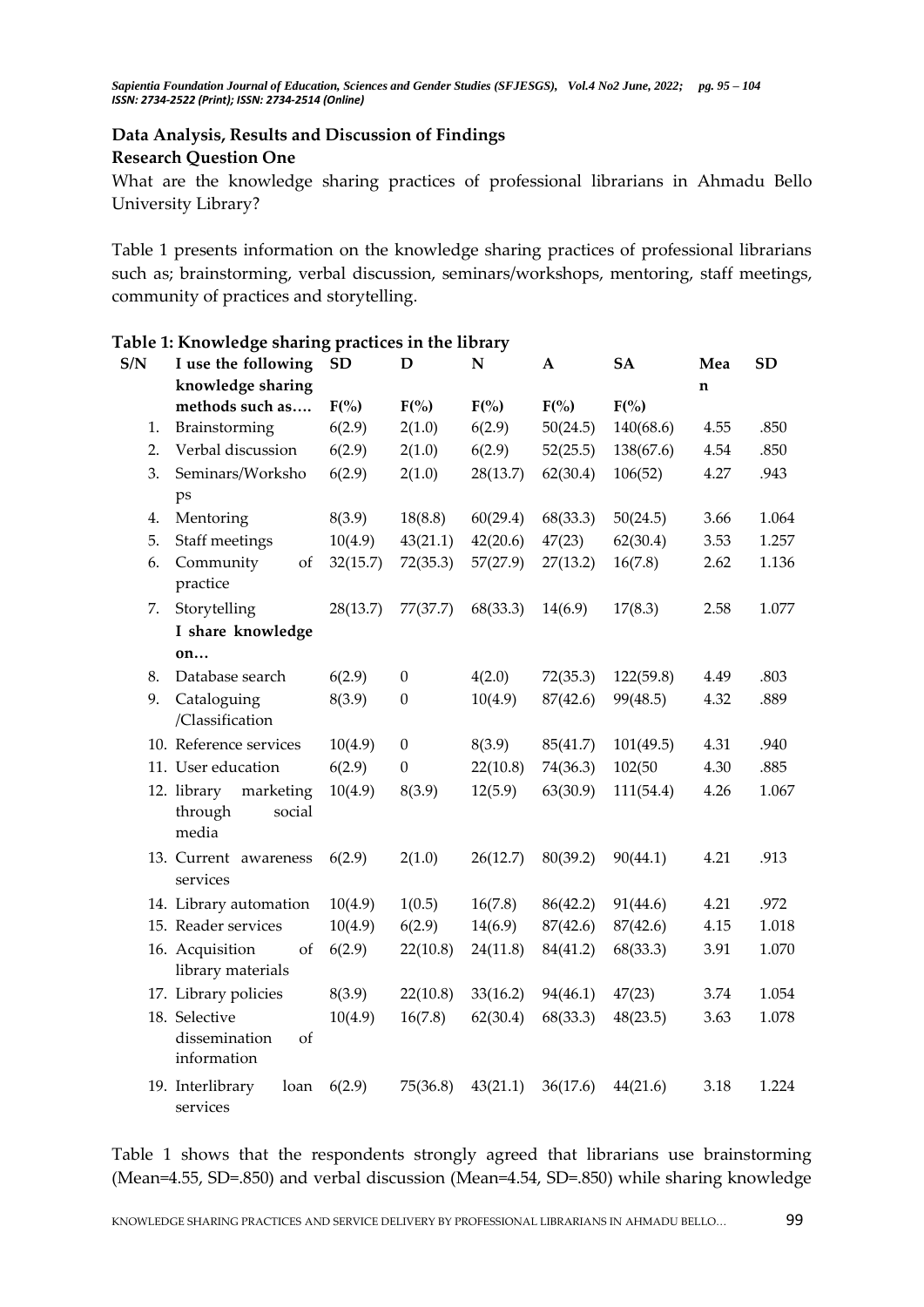on database search (Mean=4.49, SD=.803), cataloguing/classification (Mean=4.32, SD=.889), reference services (Mean=4.31, SD=.940), user education (Mean=4.30, SD=.885), library marketing through social media (Mean=4.26, SD=1.067), current awareness services (Mean=4.21, SD=.913), library automation (Mean=4.21, SD=.972) and reader services (Mean=4.15, SD=1.018), followed by librarians who agreed that they use seminars/workshops (Mean=4.27, SD=.943), mentoring (Mean=3.66, SD=1.064) and staff meeting (Mean=3.53, SD=1.257) as knowledge sharing methods.

**Research Question Two:** What are the types of professional librarians' service delivery in Ahmadu Bello University Library?

Table 2 presents information on the types of library services available in Ahmadu Bello University Library, which includes; e-reference services, database search, online user education, e- reader services, e-current awareness services, distance learning services, instant messaging services, online interlibrary loans and selective dissemination of information.

| S/N | <b>Types of Library</b><br><b>Services</b>      | <b>SD</b><br>$F(\% )$ | D<br>$F(\% )$ | N<br>$F(\% )$ | $\mathbf{A}$<br>$F(\% )$ | SA<br>$F(\%)$ | Mean | <b>SD</b> |
|-----|-------------------------------------------------|-----------------------|---------------|---------------|--------------------------|---------------|------|-----------|
|     | 1. E-reference<br>services                      | 6(2.9)                |               | 19(9.3)       | 76(37.3)                 | 103(50.5)     | 4.32 | .873      |
|     | 2. Database search                              | 10(4.9)               | 2(1.0)        | 10(4.9)       | 79(38.7)                 | 103(50.5)     | 4.29 | .977      |
|     | 3. Online<br>user<br>education                  | 8(3.9)                | 4(2.0)        | 8(3.9)        | 115(56.4)                | 69(33.8)      | 4.14 | .890      |
|     | Reader<br>4. E-<br>services                     | 10(4.9)               | 9(4.4)        | 20(9.8)       | 86(42.2)                 | 79(38.7)      | 4.05 | 1.051     |
|     | 5. E-current<br>awareness<br>services           | 12(5.9)               | 8(3.9)        | 29(14.2)      | 85(41.7)                 | 70(34.3)      | 3.95 | 1.084     |
|     | 6. Selective<br>dissemination of<br>information | 16(7.8)               | 19(9.3)       | 55(27)        | 66(32.4)                 | 48(23.5)      | 3.54 | 1.176     |
|     | 7. Instant<br>messaging<br>services             | 10(4.9)               | 65(31.9)      | 57(27.9)      | 21(10.3)                 | 51(25)        | 3.19 | 1.261     |
|     | 8. Online<br>Interlibrary<br>loans,             | 16(7.8)               | 47(23)        | 62(30.4)      | 51(25)                   | 28(13.7)      | 3.14 | 1.154     |
|     | 9. Distance learning<br>services                | 28(13.7)              | 54(26.5)      | 44(21.6)      | 17(8.3)                  | 61(29.9)      | 3.14 | 1.443     |

#### **Table 2: Types of Library Services**

Table 2 shows the types of library services rendered by professional librarians in Ahmadu Bello University Library. The respondents agreed that professional librarians in Ahmadu Bello University Library provides e-reference services (Mean=4.32, SD=.873), database search (Mean=4.29, SD=.977), online user education (Mean=4.14, SD=.890) and e-reader services (Mean=4.05, SD=1.051) while respondents were neutral on provision of instant messaging services (Mean=3.19, SD=1.261), online interlibrary loans (Mean=3.14, SD=1.154) and distance learning services (Mean=3.14, SD=1.443).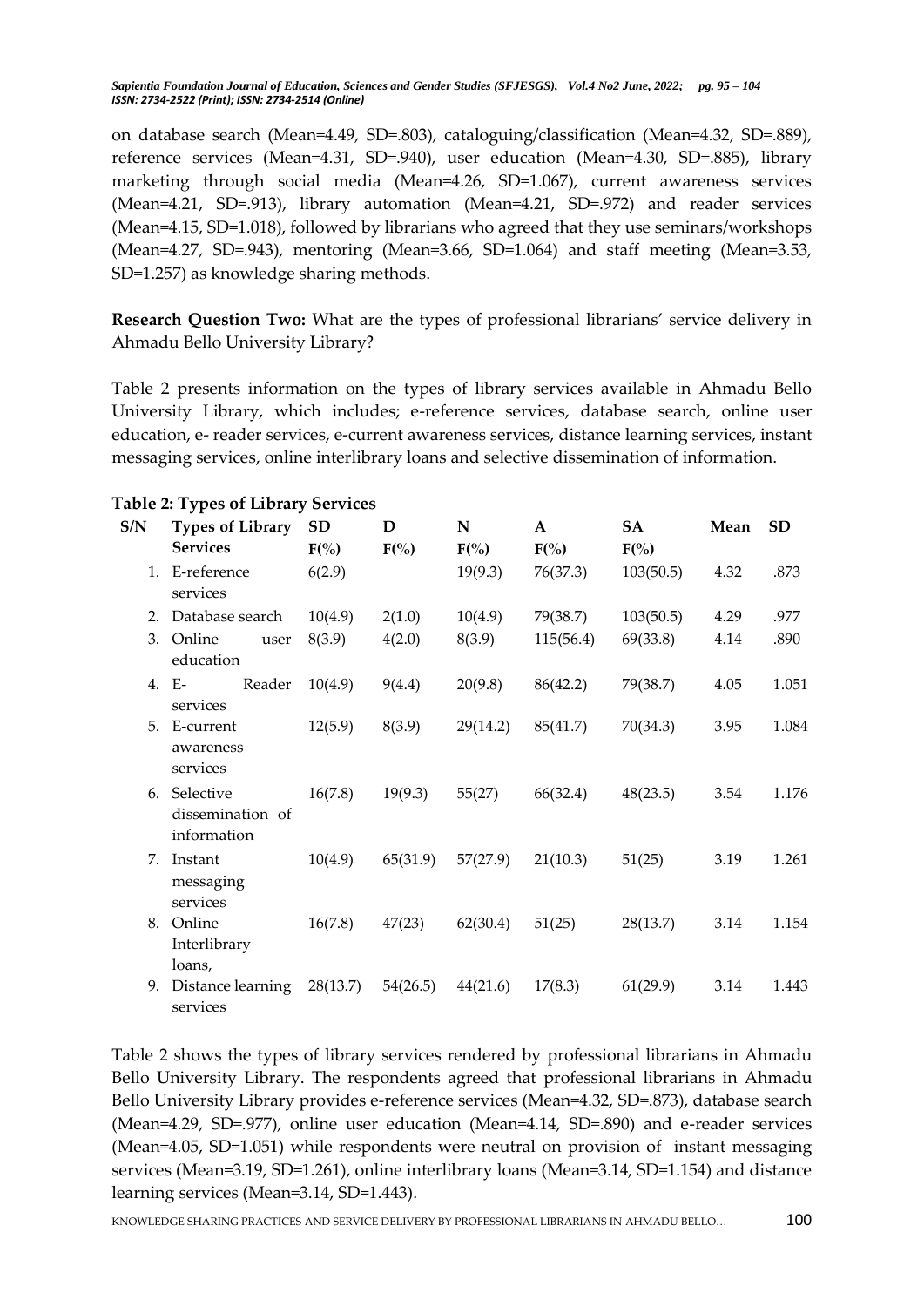## **Discussion of Findings**

The study examined knowledge sharing practices and service delivery by professional librarians in Ahmadu Bello University Library. The discussion of findings was based on the research questions in the study which were drawn from the objectives of the study.

The findings on knowledge sharing practices of professional librarians in Ahmadu Bello University Library indicated that the respondents strongly agreed that professional librarians use brainstorming and verbal discussion while sharing knowledge on database search, cataloguing/classification, reference services, user education, library marketing through social media, current awareness services, library automation and reader services, followed by librarians who agreed that librarians use seminars/workshops, mentoring and staff meeting as knowledge sharing methods. The result showed that there is a limitation in the use of knowledge sharing practices which necessitates the need for librarians to develop other methods of knowledge sharing such as community of practice and storytelling. The Library as an organization, through knowledge sharing can accelerate the process of knowledge creation and reuse of knowledge through more than the knowledge sharing methods indicated by the sampled librarians so as to move its services forward in this technology advanced age.

The result on the types of service delivery revealed that professional librarians in Ahmadu Bello University Library provides e-reference services, database search, online user education and e-reader services to users, while other respondents were neutral on the libraries' provision of instant messaging services, online interlibrary loans and distance learning services. Similarly, Landis (2010) found that subject guides instructions, acquisition suggestions, catalogue/database searches, chat services, references, discussion, online book clubs and reader advisory can be promoted on social media. On the other hand, Tripathi and Kumar (2010) found that list of new books, library news and events, a list of e-journals, e-resource databases, announcements about workshops and exhibitions, help for catalogue search, research tips, book reviews/discussions and reference services can be promoted on social media.

## **Conclusion**

The results of this study indicated that the respondents strongly agreed that professional librarians use brainstorming and verbal discussion while sharing knowledge on database search, cataloguing/classification, reference services, user education, library marketing through social media, current awareness services, library automation and reader services, followed by librarians who agreed that librarians use seminars/workshops, mentoring and staff meeting as knowledge sharing methods. The result showed that there is a limitation in the use of knowledge sharing practices which necessitates the need for librarians to develop other methods of knowledge sharing such as community of practice and storytelling.

## **Recommendations**

In line with the findings of this study, the following recommendations were made:

1. Knowledge sharing practices such as mentoring, community of practices, staff meetings and storytelling which were not fully used to share knowledge by librarians should be encouraged in the library.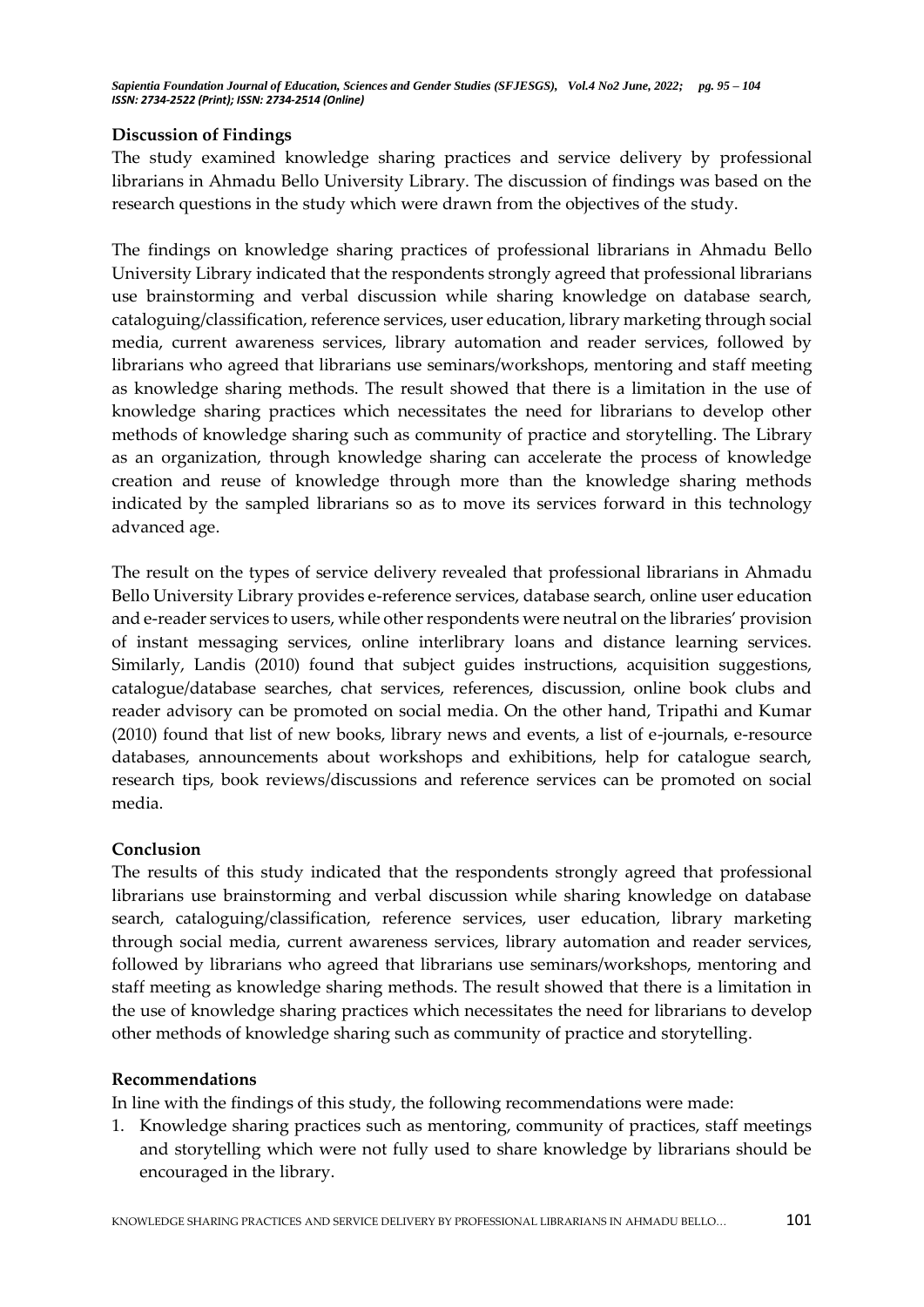2. Librarians should be encouraged to promote library services such as: e-current awareness services, selective dissemination of information, instant messaging services and distance learning services which were moderately promoted in the library.

#### **References**

- Adewole, A., Olatundun, O.,Yemisi, O. &Adewale, S. (2015). Effectiveness of library service and resources in an African university. *Information and Knowledge Management*, 5 (3). Retrievedfro[mhttp://www.iiste.org/Journals/index.php/IKM/article/viewFile/20582/2](http://www.iiste.org/Journals/index.php/IKM/article/viewFile/20582/21003) [1003](http://www.iiste.org/Journals/index.php/IKM/article/viewFile/20582/21003)
- Akparobore, D. (2015). Knowledge sharing among librarians in university libraries inNigeria. *Information and Knowledge Management,* 2(5). Retrieved from [www.iiste.](http://www.iiste/)org /Journals/index.php/IKM/article/download/19881/20181
- Akpoiroro, R. M. &Okon, J. E. (2015). Students' satisfaction with service delivery in federal universities in South-south geo-political Zone, Nigeria. *International Journal of Educational Administration and Policy Studies*,7 (5). Retrieved from http://www.academicjournals.org/journal/IJEAPS/article-full-textpdf/CA17A6854386
- Alavi, M., &Leidner, D. (2001). Knowledge management and knowledge management systems: Conceptual foundations and research issues. *MIS Quarterly*, 25(1), 107–136. Retrieved from [http://www.](http://www/)jstor.org/stable/3250961
- Avram, G. (2006). At the crossroads of knowledge management and social software. *Electronic Journal of Knowledge Management,* 4(1), 1–10. Retrieved from [www.ejkm.](http://www.ejkm/)com/issue/download.html?idArticle=61
- Bukowitz, W. R. & Williams, R. L. (1999). The knowledge management fieldbook .FT Press.
- Casey, M. E. & S. C. (2010). Library 2.0: service for the next-generation library. *Library Journal,* 131(14), 40 42 Retrieved from [http://lj.libraryjournal.com/2010/05/technology/](http://lj.libraryjournal.com/2010/05/technology/library-2-0/) [library-2-0/](http://lj.libraryjournal.com/2010/05/technology/library-2-0/)
- Cheng, M. Y., Ho, J. S. Y., & Lau, P. M. (2009). Knowledge sharing in academic institutions: study of multimedia University Malaysia. *Electronic Journal of knowledge management,* 7 (3), 313-324. Retrieved from [www.ejkm.](http://www.ejkm/)com
- Choi, B. & Lee, H. (2002). Knowledge management strategy and its link to knowledge creation process. Expert systems with applications. 23(3), 173– 187. Retrieved from [https://pdfs.](https://pdfs/)semanticscholar.org/66e1/dfffa651889c95b083a1dfb567f42053f859.pdf
- Chong, M. (2003). *Knowledge Sharing Practices in Treasury Environment* (Master's Thesis). Nanyang Technological University Singapore.
- Chu, M. &Nalani-Meulemans, Y. (2008). The problems and potential of MySpaceand Facebook usage in academic libraries. *Internet Reference Services Quarterly* 13 (1), 69–85. Retrieved from [www.tandfonline.](http://www.tandfonline/)com/doi/abs/10.1300/J136v13n01\_04
- Cummings, J. (2003). Knowledge sharing [Review of the book *Washington, DC: The World Bank*]. Retrieved from [http://www.](http://www/)worldbank.org/oed
- Davenport, T. H., &Prusak, L. (1998). Working knowledge. Boston: Harvard Business School Press.
- Hooff, B. & De Ridder, J. (2004). Knowledge sharing in context: The influence of organizational commitment, communication climate and CMC use on knowledge sharing.*Journal of Knowledge Management,* 8 (6), 117 130. [http://web.nchu.edu.tw/pwe](http://web.nchu.edu.tw/pweb/users/arborfish/lesson/8947.pdf) [b/users/arborfish/lesson/8947.pdf](http://web.nchu.edu.tw/pweb/users/arborfish/lesson/8947.pdf)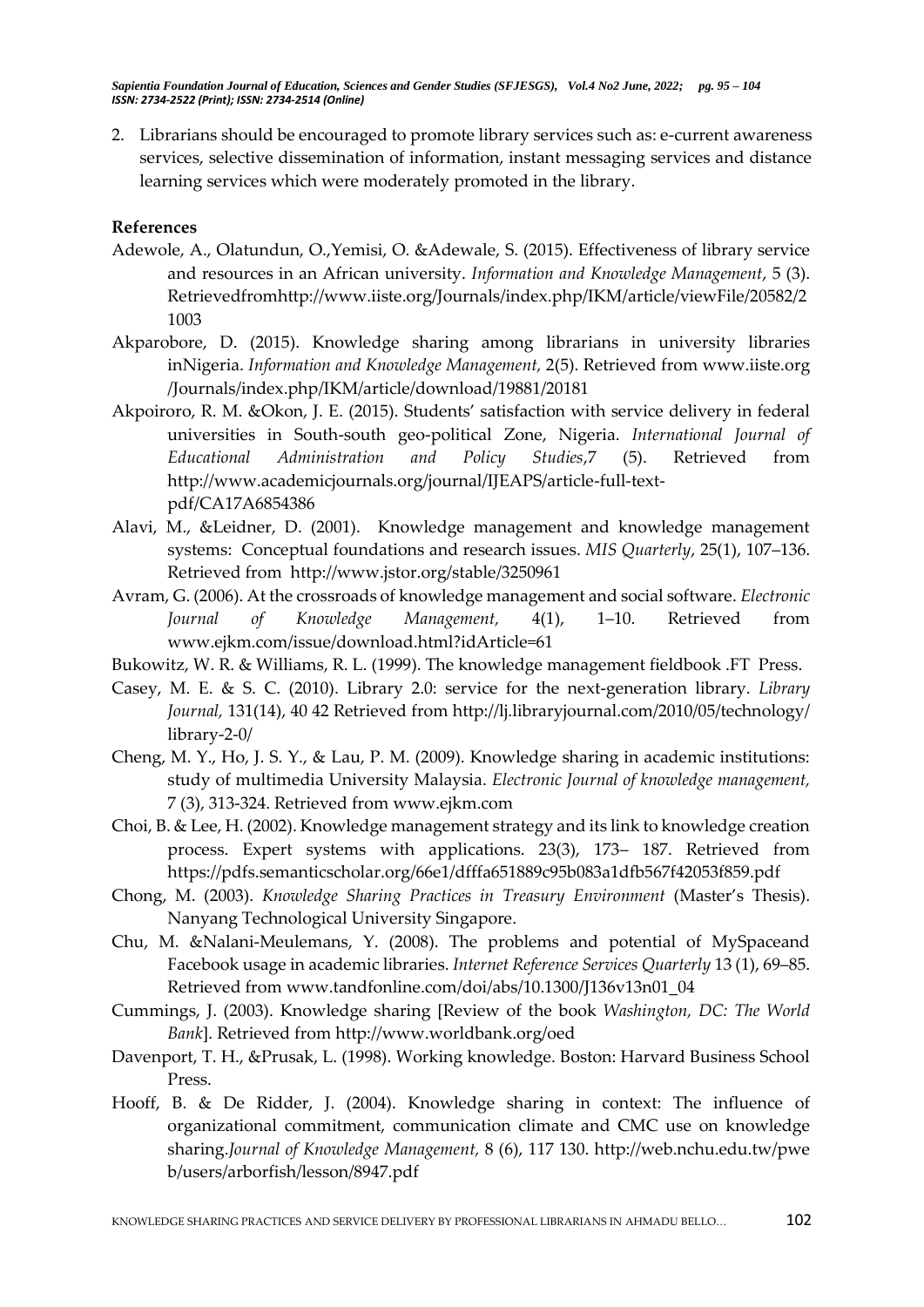- De Rosa, C., Cantrell, J., Havens, A. Et al. (2007). Sharing, privacy and trust in our networked world: A report to the OCLC membership, Dublin, OH: OCLC Online Computer Library Center. Retrieved from [http://www.](http://www/)oclc.org/content/dam/oclc/reports/pdfs/s haring.pdf
- Elliott, S. (1997). American productivity & quality center conference attendees discover the value and enablers of a successful KM program. *Knowledge Management in Practice*, 5 1.
- Farkas, M. (2007a). Going where patrons are: American libraries. *Library Literature & Information Full Text database,*38(4), 27.
- Gupta, D.K. (2003). Marketing of library and information services: Building a new discipline for library and information science education in Asia. *Malaysian J. of Lib. & Inf. Sci.*, 8(2), 95-108.
- Harden, G. (2016). *Knowledge sharing in the workplace: A social networking site assessment*. A Paper presented at the 45<sup>th</sup> Hawaii International Conference on System Sciences. *Journal of Computer Theory and Engineering,* 8 (3).
- Harry, R. (2005). *Knowledge management in South African organization: Application and comparison of the work of Nonaka and Takeuchi to practice.* (Unpublished Master's Thesis). University of the Western Cape.
- Hayes, H. & Kent, P.G. (2010). Knowledge management: Universities and libraries. In S. McKnight (Ed.), *Envisioning future academic library services: initiatives, ideas and challenges.* London: Facet Publishing.
- Hislop, D. (2005). Knowledge management in organizations. (2<sup>nd</sup> ed.). Oxford: Oxford University Press.
- Ikonne, C. N., Onuoha, U. D. &Madukoma, E. (2013). Marketing of information services in the social media framework of communication. *International journal of Innovative Research in Management,* 2 (10).
- Ismail, M.B. &Yusof, Z. M. (2009). The relationship between knowledge sharing, employee performance and service delivery in public sector organizations: a theoretical framework.*Public Secto Review*, 3 (1) , 37 45. Retrieved from [http://apps.intan.my/psi](http://apps.intan.my/psimr/vol3no1/5%20The%20Relationship%20Between%20Knowled) [mr/vol3no1/5%20The%20Relationship%20Between%20Knowled](http://apps.intan.my/psimr/vol3no1/5%20The%20Relationship%20Between%20Knowled) ge%20Sharing.pdf
- Junnarkar, B. (1997). Leveraging collective intellect by building organizational capabilities. *Expert Systems with Applications*. 13(1): 29-40.
- Kaplan, A. M. &Haenlein, M. (2010). Users of the world, unite! :The challenges and opportunities of social media. *Business Horizons* 53(1): 59 68. Doi:10.1016/j.bushor.200 9.09.003
- Kharabsheh, R. (2007). Model of antecedents of knowledge sharing. *Electronic Journal of Knowledge Management*, 5 (4), 419 426. Retrieved from [www.ejkm.](http://www.ejkm/)com/issue/downloa d.html?idArticle=125
- Kinney, T. (1998). Knowledge management, intellectual capital and adult learning. *Adult Learning,*10 (2): 2-5.
- Liu, K.L., Chang, C.C. & Hu, I.L. (2010). Exploring the effects of task characteristics on knowledge sharing in libraries. *Library Review,* 59 (6), 455-468. Retrieved from [www.emeraldinsight.com/0024-2535.htm](http://www.emeraldinsight.com/0024-2535.htm)
- Maponya, P. (2004). *Knowledge management practices in academic libraries: A case study of the University of Natal, Pietermaritzburg libraries: Kwazulu-Natal* (Master's thesis). Information Studies Programme, School of Human and Social Studies.